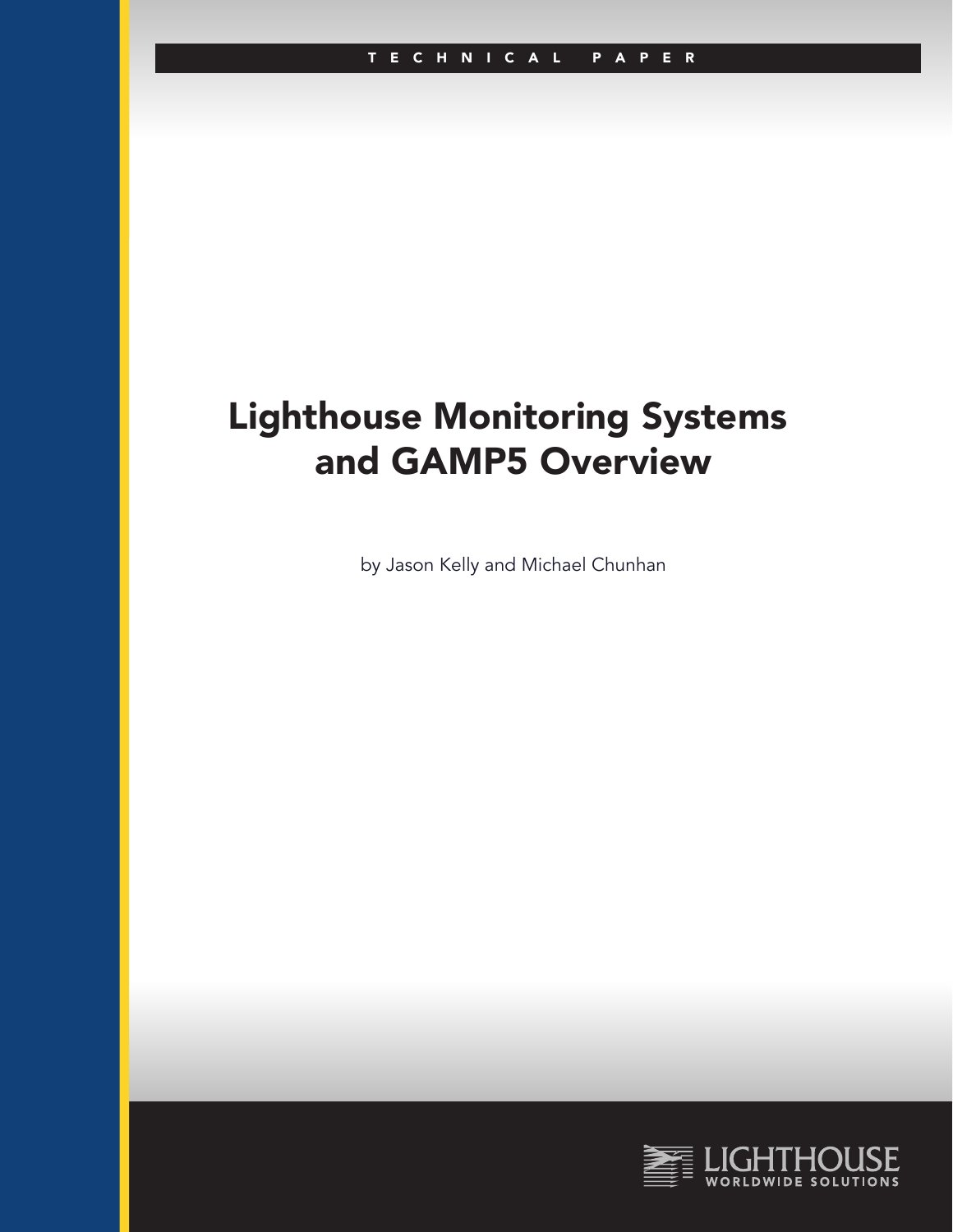

# **Lighthouse Monitoring Systems and GAMP5 Overview Authors: Michael Chunhan and Jason Kelly Lighthouse Worldwide Solutions**

## **What is GAMP?**

Good Automated Manufacturing Practices (GAMP). GAMP is both a technical subcommittee of the International Society for Pharmaceutical Engineering (ISPE) and a set of guidelines for manufacturers and users of automated systems in the pharmaceutical industry. ISPE is the world's largest not-for-profit association serving its members by leading scientific, technical and regulatory advancement throughout the entire pharmaceutical lifecycle.

ISPE was founded in 1980 by a handful of people who believed the pharmaceutical industry needed an organization that would deal with practical applications of science and technology for technical professionals.

GAMP is a set of guidelines for manufacturers and other automation users follow to maintain operational efficiency and reliability. The goal of GAMP is to promote the understanding of the regulation and use of automated systems within the pharmaceutical industry. The most wellknown is The Good Automated Manufacturing Practice (GAMP) Guide for Validation of Automated Systems in Pharmaceutical Manufacture. The last major revision (GAMP5) was released in February 2008.

Other publications in the GAMP series include;

- GAMP Good Practice Guide: A Risk-Based Approach to Compliant GxP Computerized Systems
- GAMP Good Practice Guide: Calibration Management
- GAMP Good Practice Guide: Electronic Data Archiving
- GAMP Good Practice Guide: Global Information Systems Control and Compliance
- GAMP Good Practice Guide: IT Infrastructure Control and Compliance
- GAMP Good Practice Guide: Testing of GxP Systems
- GAMP Good Practice Guide: Validation of Laboratory Computerized Systems
- GAMP Good Practice Guide: Validation of Process Control Systems

GAMP itself was founded in 1991 in the United Kingdom to deal with the evolving U.S. Food and Drug Administration expectations for good manufacturing practice (GMP) compliance of manufacturing and related systems.

GAMP published its first guidance in 1994. Soon afterwards the organization entered into a partnership with ISPE, formally becoming part of ISPE in 2000. GAMP has enjoyed the support of numerous regulatory authorities over the years spanning the United States, Europe, and Japan and is now a recognized good practice worldwide.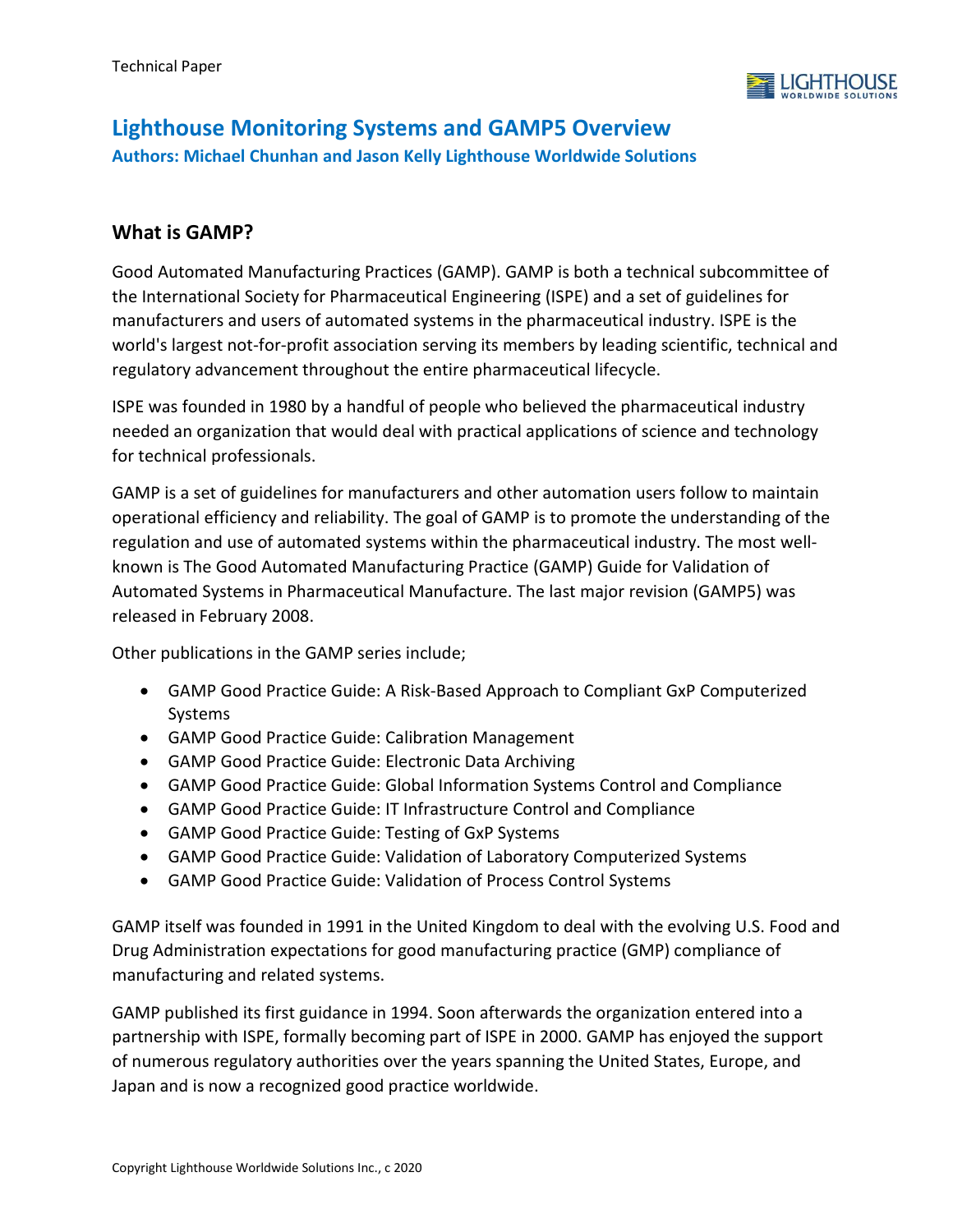

## **Understand GAMP 5**

The acronym GAMP-5 refers to "Good Automatic Manufacturing Practices issue 5", document. Production systems for the pharmaceutical and food industries have to comply with everstricter legislation, including regulations of the European Medicine Agency (EMA) and Food & Drug Administration (FDA). Although Good Automated Manufacturing Practice (GAMP) is not a mandatory legislation, it provides important guidelines for companies involved in the development and/or implementation of automated systems.

GAMP 5 can be regarded as a structured approach for the validation of automated systems. Currently, version 5 of GAMP has a definitive status, with no version 6 in the pipeline. Compared to previous versions, the emphasis is more on risk control and quality management.

By correctly interpreting and applying the GAMP 5 guideline, companies working in regulated industries can ensure automated systems quality. It also becomes a lot easier for them to pass audits and government inspections.

# **How does Lighthouse apply GAMP5 into their Lighthouse Monitoring Systems software?**

At Lighthouse we have and maintain an excellent Quality Management System and our Engineering department follows our quality standards, develops and designs monitoring software based on our internal quality system and GAMP5 standards. Lighthouse has two main monitoring systems software programs both used in thousands of cleanrooms around the world. These software packages can be defined as Computerized Systems. This Lighthouse Monitoring Software (LMS) is (1) LMS Pharma/Pro and (2) LMS Express and they both follow a software development methodology in-line with GAMP5 guidelines.

Combining the best practices of the two methods (or models "Waterfall and Agile"), the team is able to deliver products of supreme quality, at no compromise to its business and customer needs while maintaining compliance to various regulatory standards, key ones to mention being ISO 9001:2015, GAMP 5 and Annex 11.

# **Software Development Life Cycle (SDLC)**

A Software Development Life Cycle (SDLC) adheres to important phases that are essential for software development such as planning, analysis, design and implementation. A number of SDLC models have been created overtime, the oldest and most widely used being the classic 'Waterfall' model.

The waterfall model is a sequential design process, in which progress is seen to flow downwards (like a waterfall) through the phases of Requirements Specification, Design, Implementation (Coding), Testing, Release and Maintenance. The model maintains that one should move to a phase only when it's proceeding phase is completed.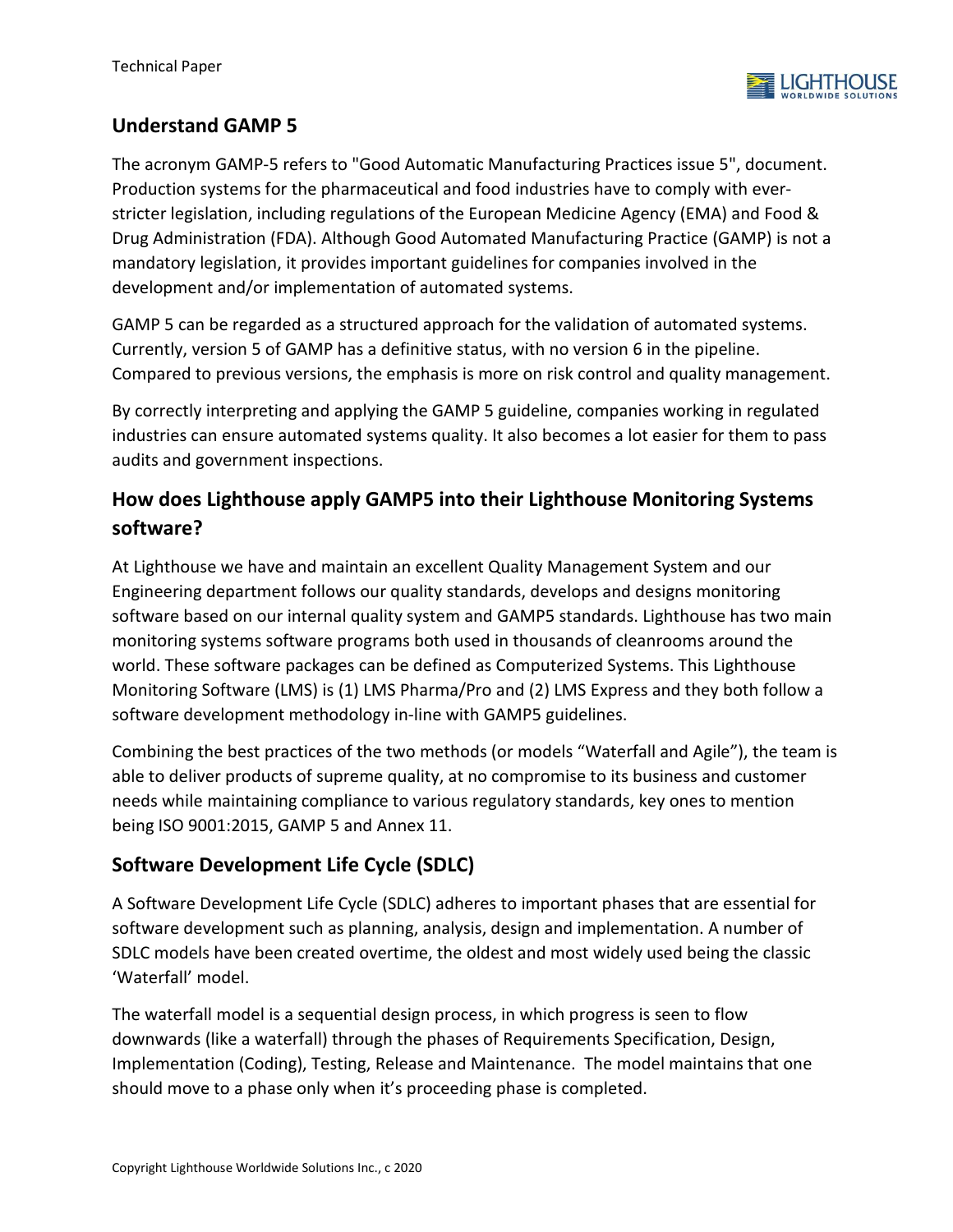

As any given process or model has its Pros and Cons, 'Waterfall' model has its own. While the model stresses the end product quality, its rigidity and inflexibility pose a challenge to meet changing customer requirements and market competition.

## **Key attributes of Waterfall Model:**

- Detailed documentation.
- Agreed and Signed off Requirements, Design Specs and all other documents part of the cycle.
- Reduced number of defects through thorough planning.
- Defined start and end point for each phase, allowing progress to be easily measured.



## **Agile Development**

Agile Software development can be viewed as an iterative and incremental development, where requirements and solutions evolve through collaboration between self-organizing, cross functional teams.

While it promotes adaptive planning, teamwork and collaboration, evolutionary development and delivery, and encourages rapid and flexible response to change, quality concerns are a primary drawback in safety-critical industries or industries where projects require heavy documentation and modeling before coding begins. And since waterfall development stresses the end product over process, it has remained prominent in these industries where quality (and safety) over speed reigns supreme.

**At Lighthouse Worldwide Solutions we employ certain key principles of Agile Manifesto alongside the traditional waterfall model, the team is able to deliver best in class products to the market in reasonable amount of time.**

## **Principles of Agile Manifesto as adopted by Team:**

- **Total Customer Satisfaction:** High Priority to Total Customer Satisfaction (both internal and external). This is achieved by actively involving the internal customers (sales, marketing, service, Sr. management...etc.) in all phases of development there by providing an interactive platform to ensure products delivered meet the customer needs. Consistent involvement, feedback and approvals at all stages of development are achieved through the review process and records in place.
- **Iterative development of the requirements:** Frequent intermediary QA builds are released for testing of functionality, which helps identifying defects earlier in the development phase. This ensures that maximum test coverage for each new feature developed and regression of old features is achieved. And as such reducing the total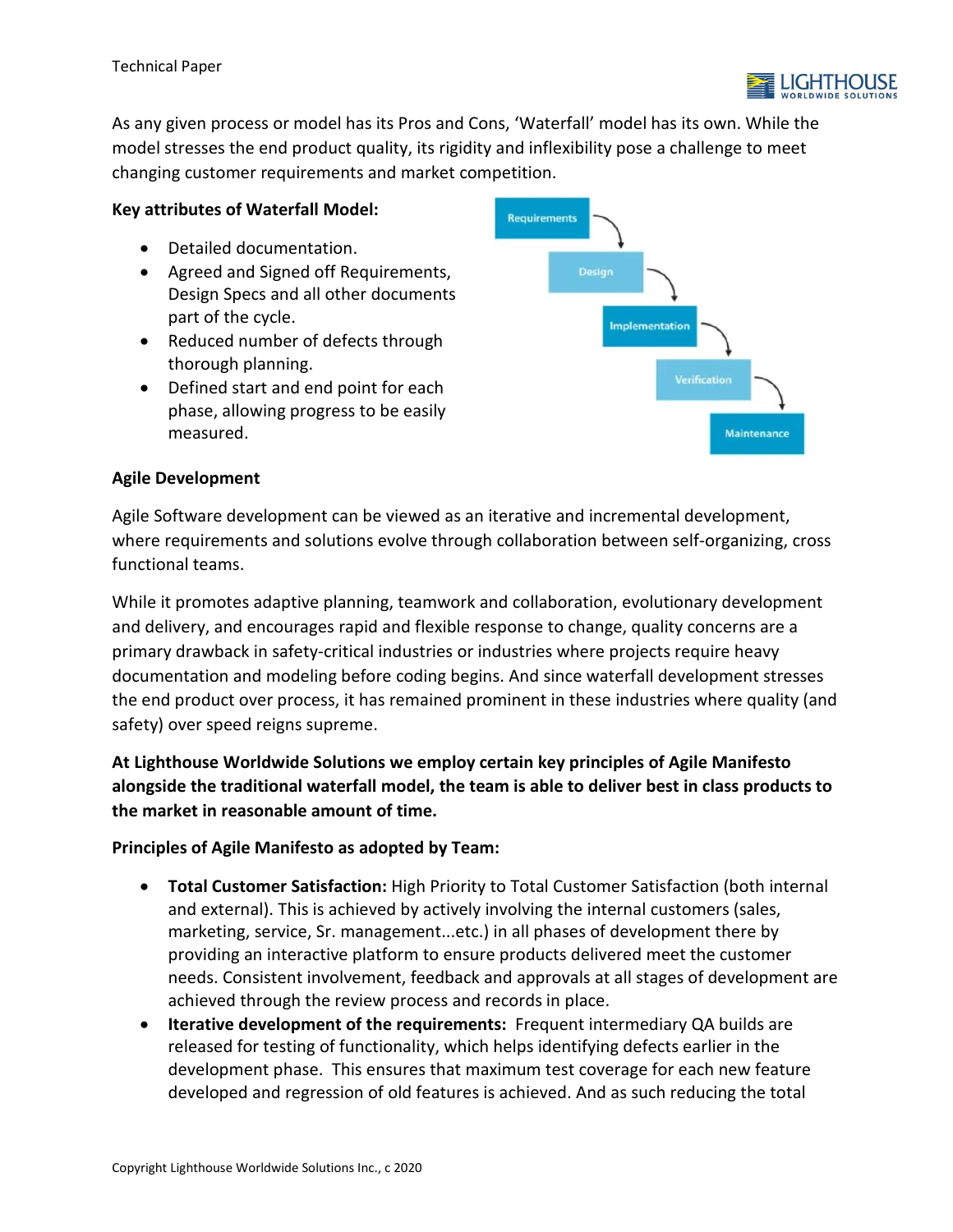•



cost of development and time for product realization. Other key benefits include longer run time, fewer bugs escape, and test functions more than once

- **Pair Programming:** Pair programming is advocated, by assigning features to not just one programmer but two or more. This mitigates the resource in-sufficiency risk that can at times have a huge impact on project delivery and costs.
- **Welcome changing requirements, even late in development**: By employing a welldefined change management process, the team is able to effectively address any changes and/or additions to planned requirements, late in development. The Change Management process ensures that the change is well documented and that the change has been addressed appropriately and rapidly.
- **Collaboration between cross-functional teams:** Regular meetings are held at each stage of the development process (requirements review, design reviews, code reviews...etc.) between different teams. These meetings facilitate not just design reviews, but also the risk assessment and management.
- **Highly motivated individuals:** with commitment to project delivery and continuous learning.
- **Continuous attention to technical excellence and good design:** This is achieved through periodic design reviews with the project team and a Subject Matter Expert. All these review are documented to support the Quality of the Product.

The resultant hybrid model of the "Waterfall and Agile" approach perfectly fits the V-model proposed in GAMP5, the Good Engineering Practices outlined in ASTM e2500, the requirements outlined in ISO9001:2008 and Annex 11.



Figure 1 - Good Engineering Practice as outlined in the ASTM E2500.

ISPE, GAMP® 5, A Risk-Based Approach to Compliant GxP Computerized Systems states: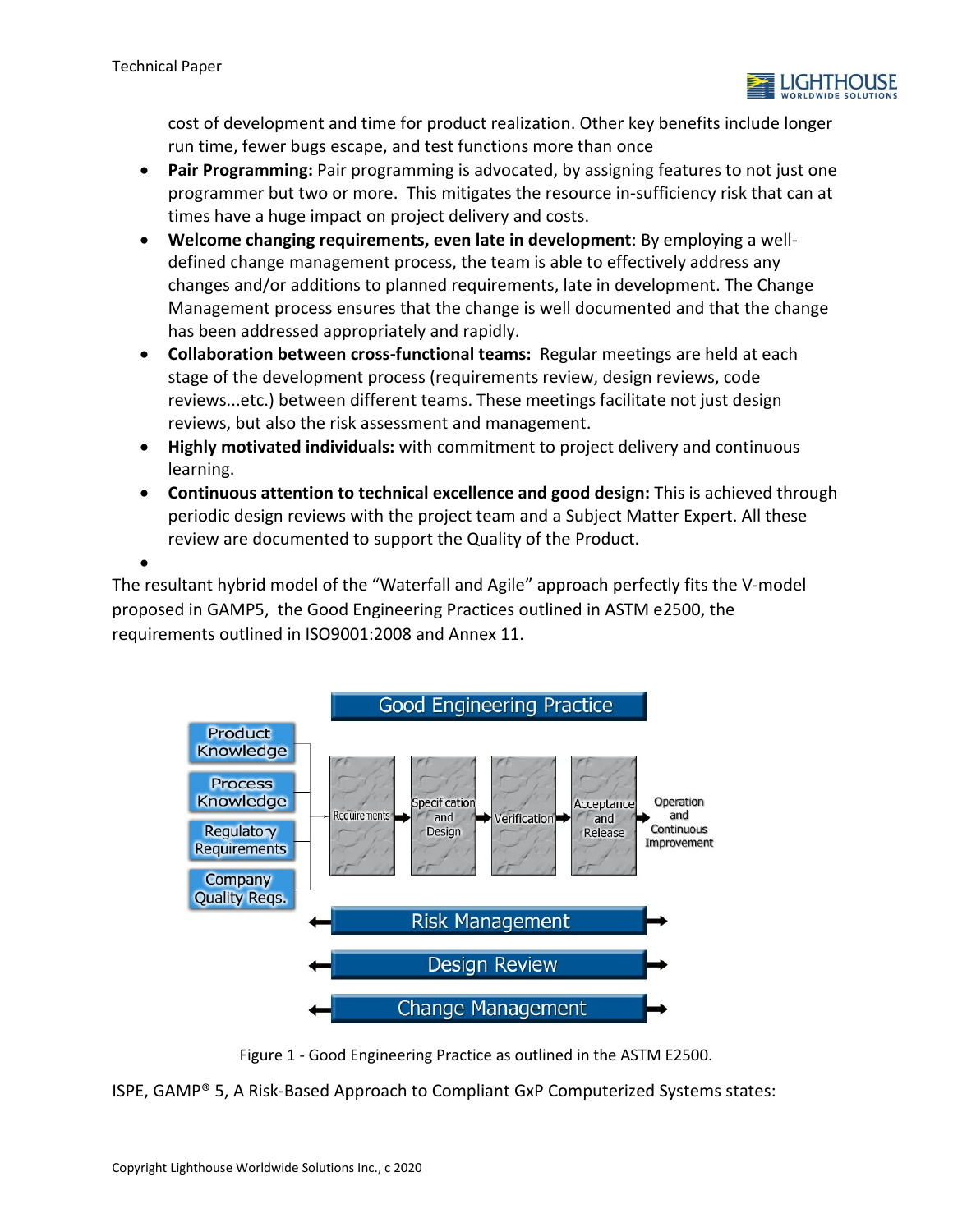

There are major business benefits in having a defined process that delivers systems that are fit for intended use, on time, and within budget. Systems that are well defined and specified are easier to support and maintain, resulting in less downtime and lower maintenance costs.



## **The GAMP5 Validation Process**

The range of activities required to validate a computerized system are determined by its GAMP 5 software and hardware categorization, GxP impact, applicable electronic records and electronic signatures requirements, and its risk-based lifecycle approach.

There are four life cycle phases of a computer system which are employed by GAMP 5 concept, project, operation and retirement. Various activities take place in more than one phase, hence a fifth phase, multi-phase, is documented here to describe these cross phase activities.

## **1. Concept Phase**

System Software and Hardware Categorization

The following GAMP 5 software and hardware categories are used to establish the validation approach and determine the deliverables:

## **GxP Impact Assessment**

The GxP impact assessment is carried out to determine if the computer system has an impact on product quality, patient safety or data integrity. All GxP impact computer systems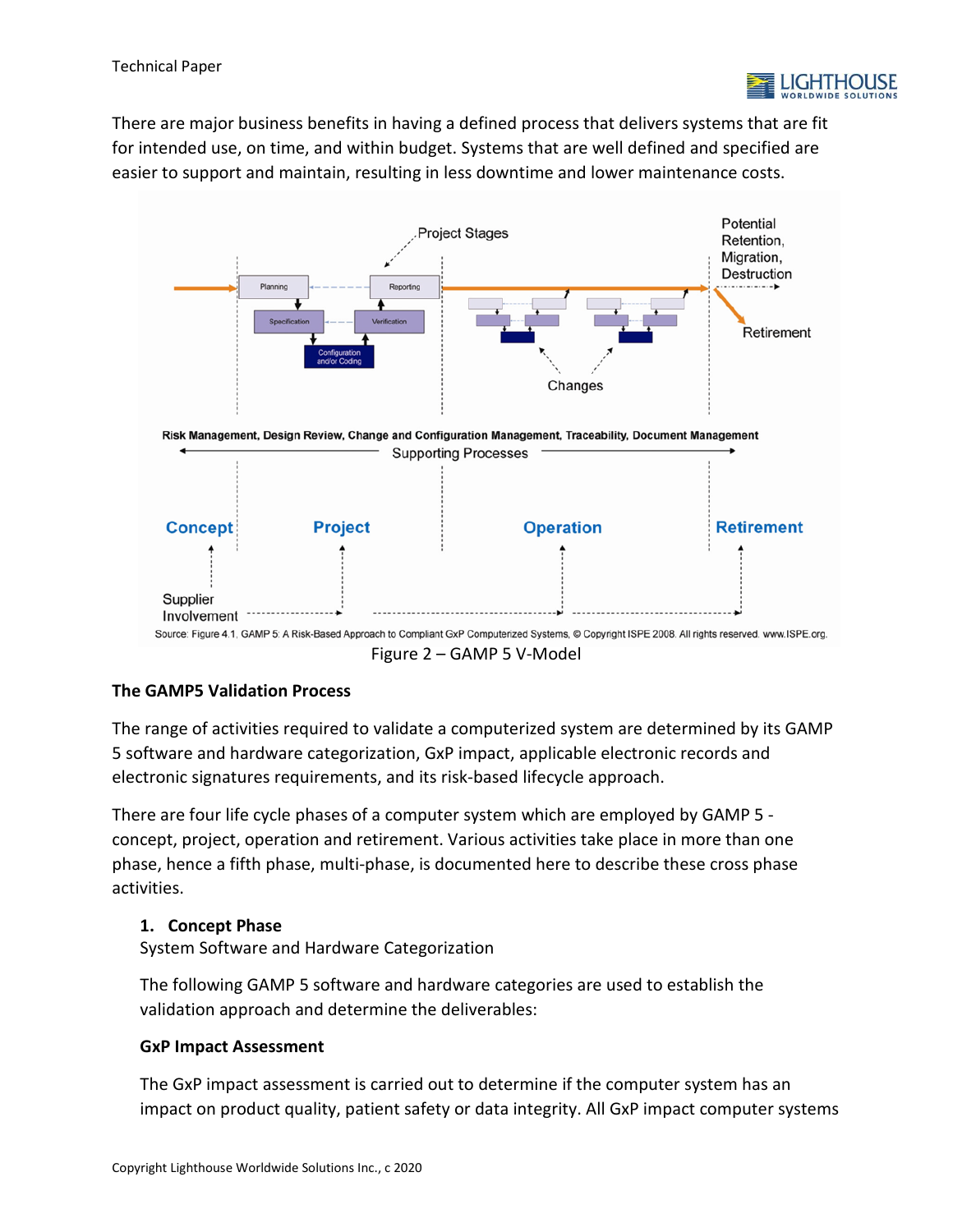

must comply with applicable regulatory requirements and should have systems built in so the computer system (Monitoring Software) has service level agreements which keep the system running to its full potential and mitigate against down-times other than for planned events live systems service. Unplanned events need a fast response using vendor technical support or in-house technical support to make sure the system is redundant and manageable. At Lighthouse we offer SLA's with fast and efficient response time using remote support programs to ensure your system is given a priority service and to keep downtimes around unplanned events to a minimum.

| <b>GAMP</b><br><b>Class</b> | Category                                                                                  | <b>Validation Action</b>                                                                               |
|-----------------------------|-------------------------------------------------------------------------------------------|--------------------------------------------------------------------------------------------------------|
| 1                           | <b>Operating Systems</b>                                                                  | Record ID and Version.                                                                                 |
| $\overline{2}$              | Instruments and controllers                                                               | Record configuration and calibration.                                                                  |
| 3                           | Packages where existing code can be<br>selected and set points imputed.                   | Audit supplier - validate any bespoke code -<br>validate functionality                                 |
| 4                           | Systems that the code or part of the<br>code are configurable.                            | Audit supplier and code, validate any bespoke<br>configurations apply full life cycle<br>requirements. |
| $5\phantom{a}$              | Systems utilizing custom or bespoke<br>code which produce predicate rules<br>information. | Audit supplier, validate all code, apply full life-<br>cycle requirements                              |

Figure 3 – GAMP 5 Categories and Level of Validation \*LMS Pharma/Pro and LMS Express RT follow GAMP Class Category 4

## **Electronic Records and Electronic Signatures (ERES) Assessment**

An assessment is carried out to establish if the system needs to meet the requirements of electronic records and electronic signatures by determining what electronic records are created by the system, how those records are maintained and how the records will be signed, either by hand or electronically. By using a traceability matrix to ensure the system design and system support meets these requirements the assessment becomes more simplified. Always remember a Monitoring System vendor can never provide a 100% 21CFR11 compliant system. There are user requirements to follow under 21CFR11 guidelines that are out of control of the vendor and the end user needs to know how to manage these user requirement segments of 21CFR11. By working with your Monitoring System vendor these responsibilities can be identified and planned for in the validation phase.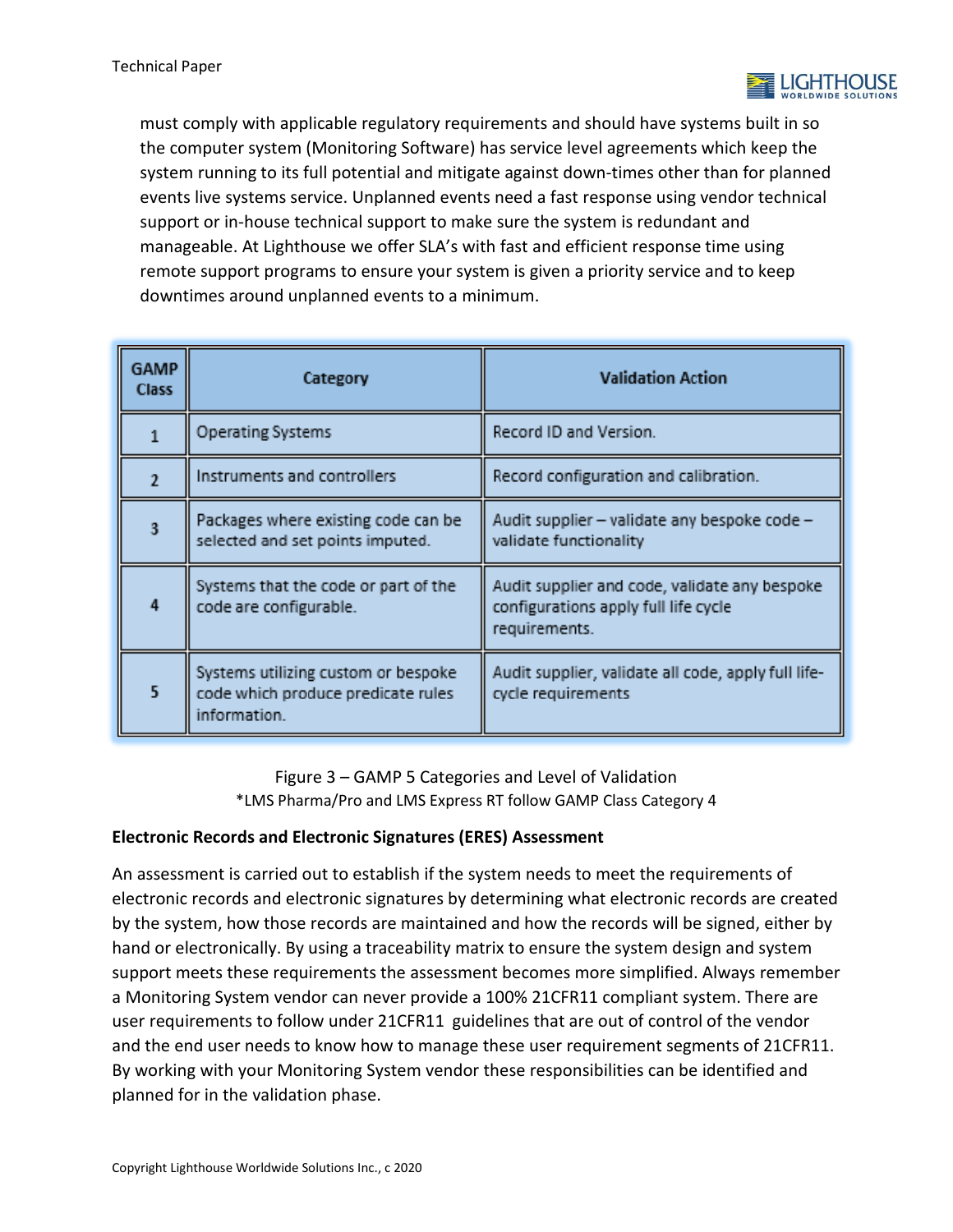

## **2. Project Phase**

## **Supplier Assessment**

Monitoring System suppliers should be audited to verify their capacity in providing and maintaining a reliable system. Lighthouse hosts regular external audits here our Quality Management System and System and Software Life Cycle (SDLC) are reviewed. Some assessments occur onsite and some assessments are conducted remotely depending on the Customers Risk Assessment.

## **Risk Management**

There are many guidelines on risk assessments and GAMP5 guidelines recommend the risk assessment to be performed at various key stages of the validation process by a team who fully understand all the processes and requirements. Subject Matter Experts (SME's) may be engaged if internal resources do not have the technical team.

These consultants can help the team put together a formal system risk assessment and the earlier this team engages the better outcome the project will have. From the risk assessment a more robust User Requirement Specification (URS) can be developed.

A functional risk assessment is performed following approval of the functional specification to identify potential risks. Mitigation activities are then planned to manage the identified risks and allow focusing on critical areas, e.g.by modifying functionality, detailed testing, procedural controls or training



Further risk assessments can be performed during the course of the project such as testing and deployment, and for other activities throughout the life of the system.

Figure 4 – GAMP 5 Risk Assessment Approach to Compliant GxP Computerized Systems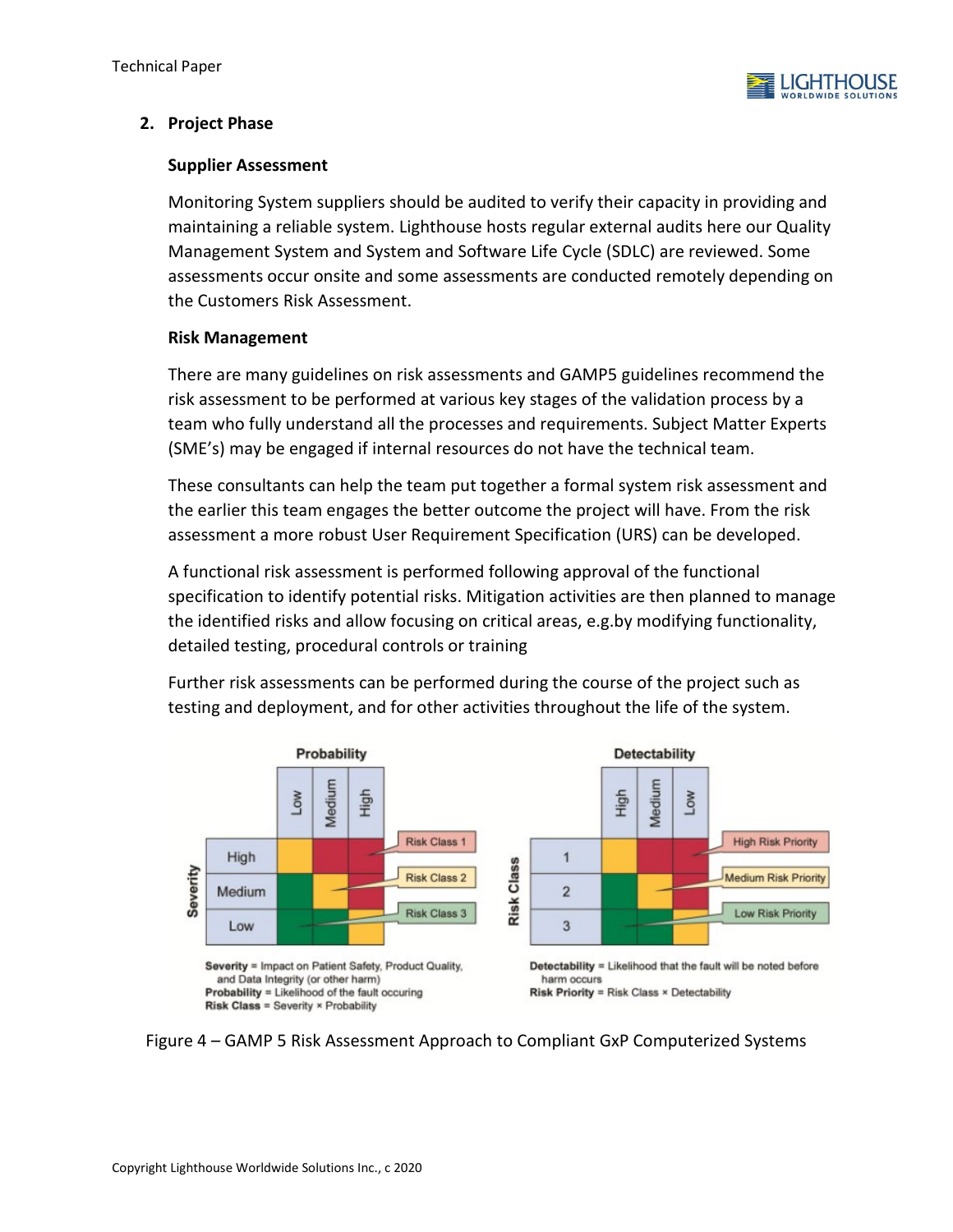

## **Validation Master Plan**

The Validation Master Plan (VMP) defines the validation approach. It outlines and describes the activities and acceptance criteria and also lists the deliverability's and responsibilities. In developing the Validation Master Plan extremely important commitments and decisions have to be made.

Program conceptions have to be mated to the User Requirements Specifications (URS), From these plans the User Requirements Specification (URS), the Validation Risk Assessment (VRA), Functional Requirement Specification (FRS), the Design Qualification (DQ), the Installation Qualification (IQ), the Operational Qualification (OQ), and the Performance Qualifications (PQ) have to be developed and approved for content, and issued for execution.

The completed documentation has to be reviewed and accepted as complete by persons authorized to execute this role. All of these functions must be detailed in the Validation Master Plan, when the project concept demands that a VMP is required, or the Validation Plan (VP) where it does not. Responsibilities have to be declared, people have to be nominated, and everyone involved is duly served with a copy that carries the full authority of the company.

## **System Overview**

The system overview is a brief description of the system and includes:

- System identification
- Business processes the system supports
- Data managed by the system
- High level functionality of the system
- High level schematic diagram of system architecture/hardware
- All interfaces to external systems
- How data is secured by physical or electronic means

The system overview may be incorporated into a section of the VMP.

#### **What is a User Requirement Specification (URS)?**

The URS outlines in table format the functions and features of the Monitoring System. It states what the end user of the system wants the system to do. The URS should be used to drive the development of the system functionality, configuration parameters, hardware and software design specifications and offer a traceability connection to the testing of the system. Factory Acceptance Test (FAT) and Installation and Operational Qualification (IQ.OQ) tests should all clearly indicate where they meet the URS requirements through testing and validation of the test outcomes. With the GAMP V model the URS sits at the start of the process.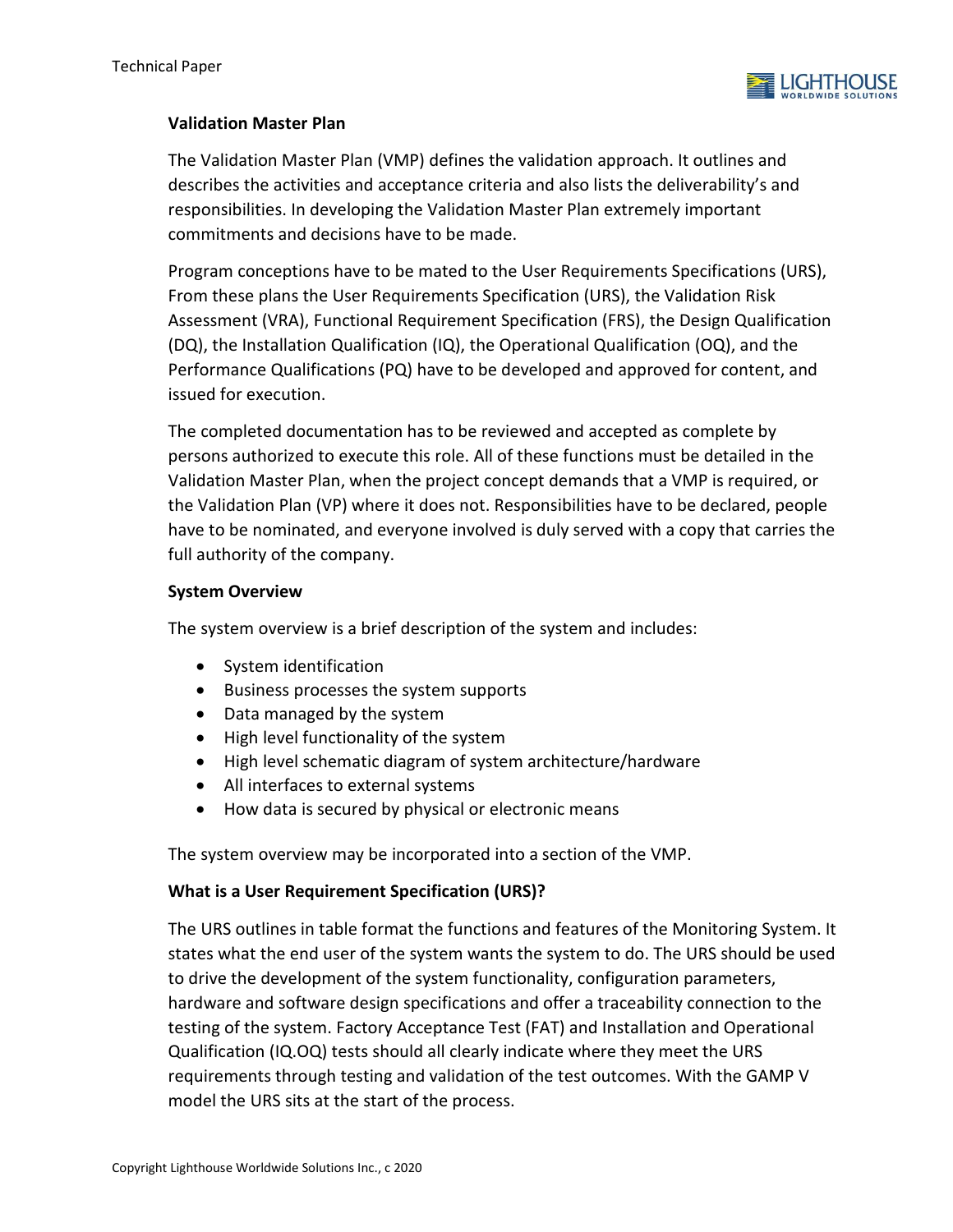





## **The Functional Requirement Specification (FRS)**

The FRS defines the full system functionality including how the user and business requirements are satisfied. It is the basis for system design, customization, development and testing. The FRS is sometimes combined with the URS where the systems functions are outlined.

## **Technical Requirement Specification (TRS)**

The TRS details the configuration parameters and how these settings address the URS. Sometimes referred to as the Configuration Specification (CS). The CS can be a standalone document or incorporated into the FRS. The TRS includes details regarding the hardware and software design. These documents can be further broken into the Hardware Design Specification (HDS) and the Software Design Specification (SDS) for larger systems.

## **Design Review (DR)**

Although not outlined in the GAMP5 V model above the DR should be conducted before the Factory Acceptance or Site Acceptance testing documents or execution are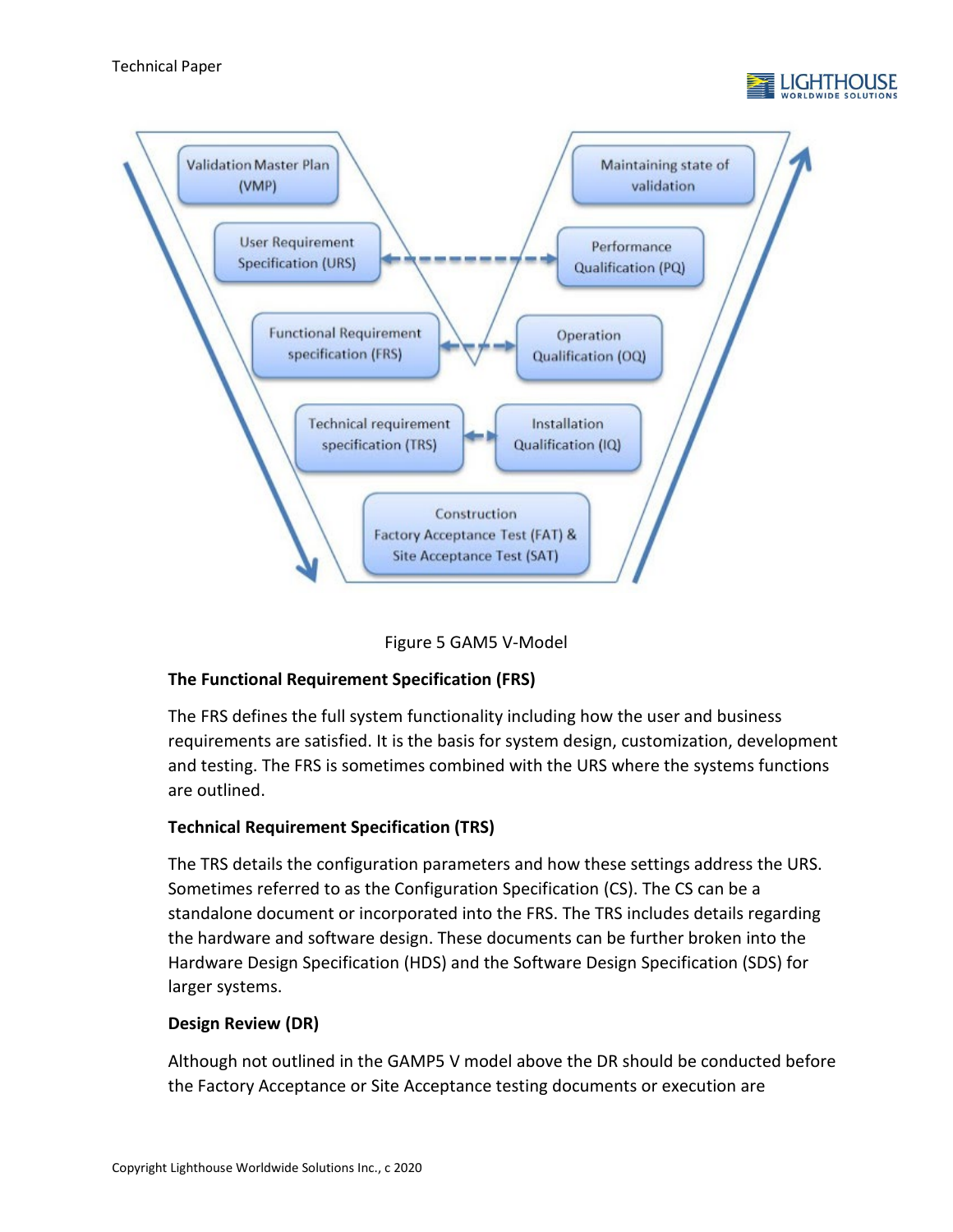

completed. The DR reviews the system design and verifies it meets required standards and the URS requirements and these requirements are traceable. If the system has specific software code developed the DR will also cover this to detect and rectify coding errors. The output from the risk assessment is also part of the DR. The factory testing, site testing installation verification, functional verification and requirements verification testing documents are generated against pre-approved specifications. Test cases are written in test steps as instructions to be followed to test whether the system satisfies the defined acceptance criteria appropriate for the test level. The test steps are written in sufficient detail so that testing is repeatable with consistent results. The design review report documents the outcome of the design review process.

## **Factory Acceptance Test (FAT) and Site Acceptance Test (SAT)**

The FAT is performed after the system has been built and before it is shipped onsite. The End User normally travels to the vendor's factory and witnesses the operation of the system. At this stage any system performance issues can be detected and rectified before the system is shipped to the customer site. The SAT is completed once the system arrives onsite and is installed.

## **Installation Qualification IQ**

Once the Monitoring System has been through a FAT or SAT (\*Note based on a Risk Assessment a FAT and SAT may not be required and the system can be installed and commissioned prior to the IQ) the Installation Qualification can be started. The IQ validation goes over the system and verifies all the deliverables in terms of physical parts of the system. This includes, sensors, software, servers, vacuum pumps, certification documentation, materials of construction documentation and such deliverables traced back to the URS. The IQ verifies that the system is installed as expected and the system is ready for the OQ to commence.

## **Operational Qualification OQ**

The OQ is really the operational test and validation that the system meets the URS and design, functionality and operational requirements. Your vendor should drive this validation process but you the customer should participate and fine tune your Standard Operating Procedures (SOPs). All features, configurations and functions of the system are tested as well as 21CFR11 features and security functions of the software. The OQ should test the system running and in the operational state as well as the level of system redundancy and disaster recovery attributes. At this stage the end user should be thoroughly immersed and involved with the OQ. The OQ is also a good form of training and a stepping stone to finalizing the SOPs used to keep the system operational and how certain events are managed. Training on how the system is to be operated is critical and operators need to know how to run the system flawlessly. System Training SOPs should be fine-tuned here. The computerized system should be verified and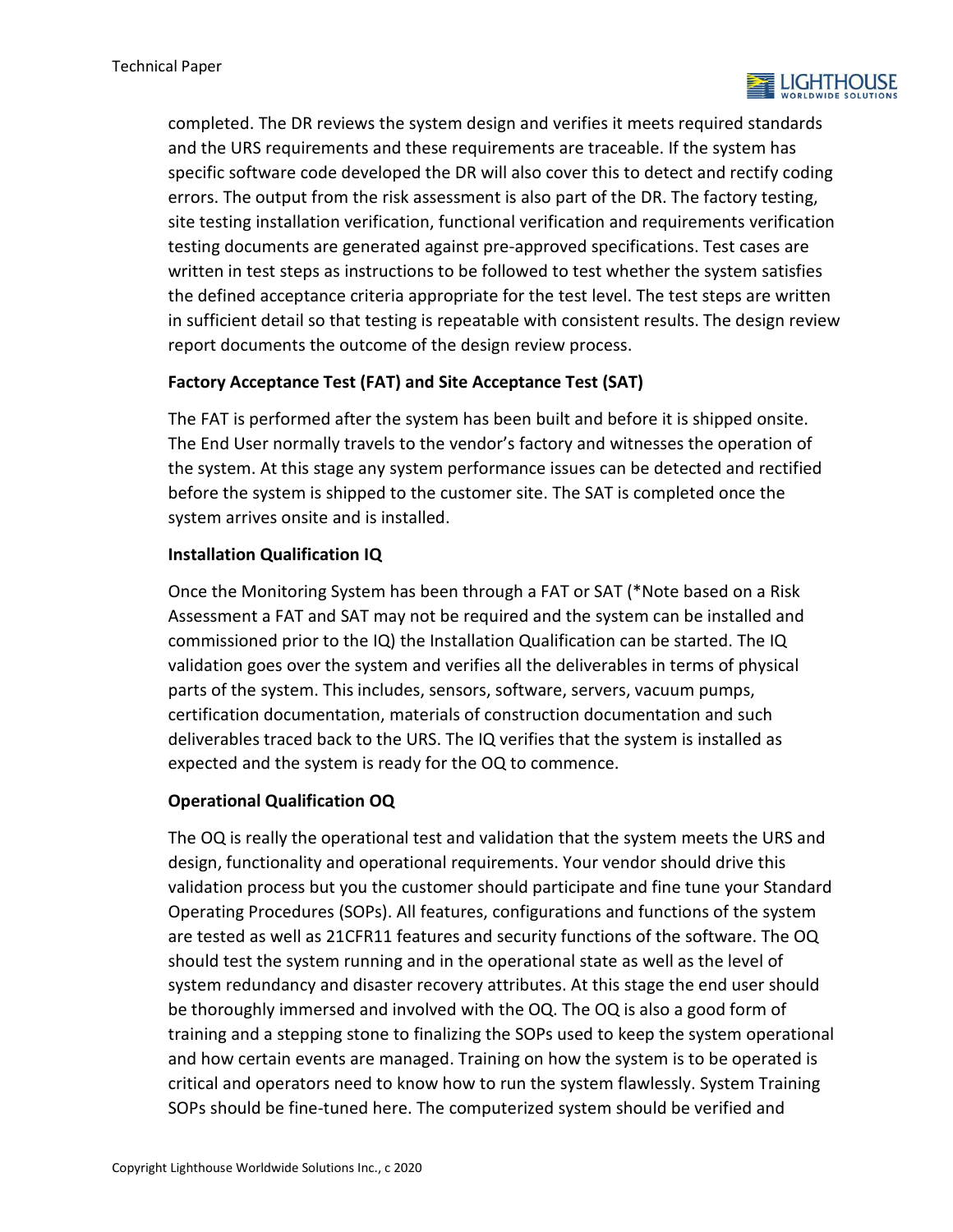

validated as fully operational and working in unison with SOPs specifically developed during the planning phase.

## **Performance Qualification PQ**

The PQ is the end piece of the whole project phase. This is the last testing phase the monitoring system goes through before the system becomes operational and goes into a live process. The PQ should not be a regurgitation of the OQ. The PQ should set final challenges of the monitoring system and it should be run as if it were in an operational environment. Configurations such as alarm limits, redundancy and SOPs should all be tested and have final adjustments based on how the systems "performs" in this operational environment. How operators and management interact with the system, how SOPs are followed in this operational environment all should be carefully examined. The is the final time the system will be tested before going live so operator familiarity and the operator training should all be addressed here, tested and managed to the point of being flawless. The last thing a production manager or quality manager should have to face is a system that is not running smoothly and finding this out in the operational phase can be very costly and serious if drug supplies are affected.



Figure 6 Monitoring System Validation Testing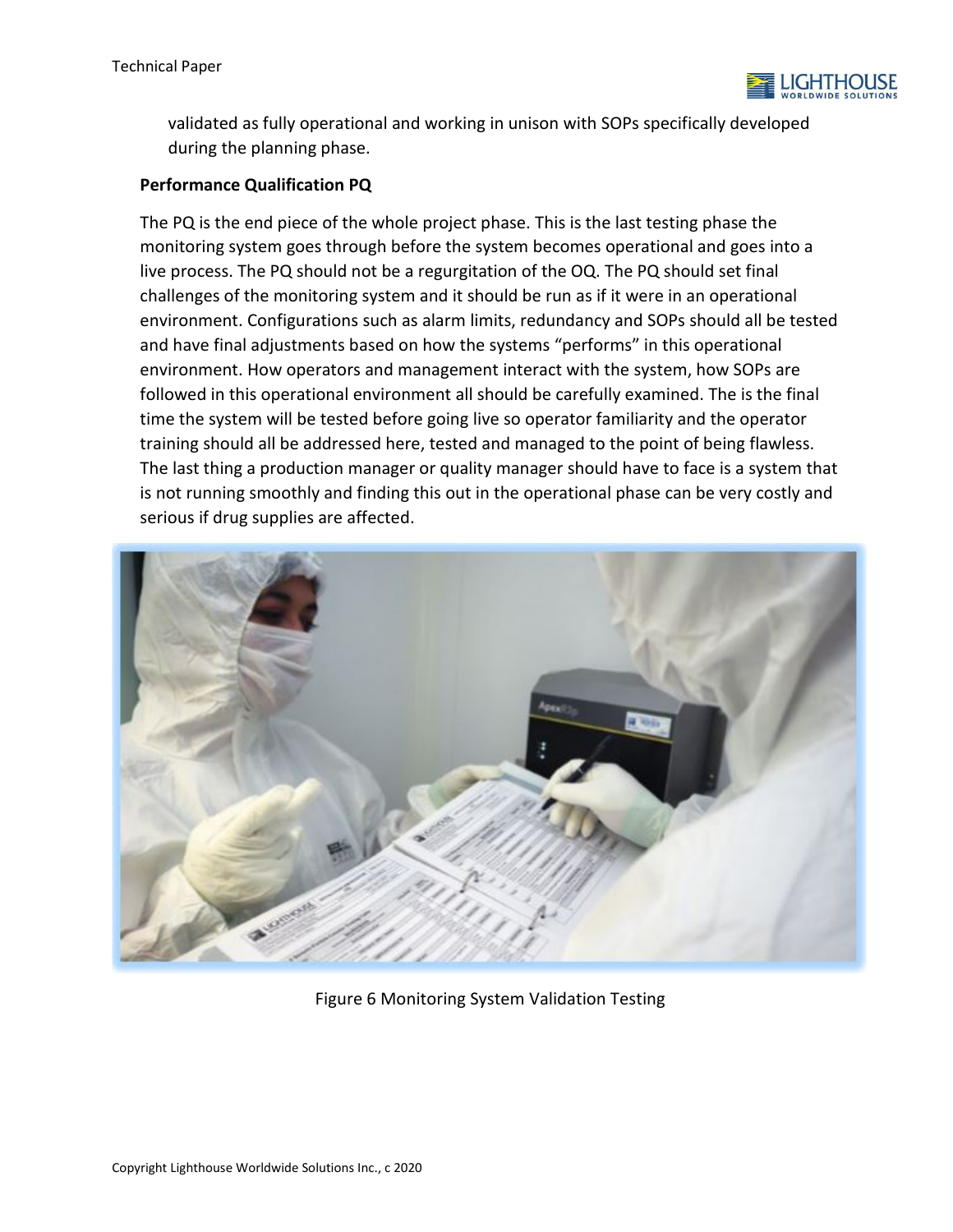

## **3. Operational Phase**

#### **Quality Management System updates**

Before the operational phase is underway all system operating procedures, manuals, certificates of calibration and certificates of conformity need to be signed off and implemented in the Quality Management System. All operators and employees using the monitoring system need to be provided with the level of training suited to their responsibilities. Key users must be trained in the use of the system software and all remote connections should be tested and validated for performance and security. Service Level Agreements and support plans need to be in place and procedures defined to maintain the system in the validated state. Roles and responsibilities must be clearly defined. Follow EU GMP Annex 11 guidelines on Computerized Systems. For example has the system continuity been correctly provided for? How long would it take the system to be operational again if a module was to fail? Are they sufficient spare parts available off the shelf at your site to implement a plug and play turnover? Did your vendor supply a spare parts BOM prior to handover? More importantly you should have purchased one. Has your team of maintenance technicians been sufficiently trained to maintain the system sufficiently and with efficiency? All these questions need to be answered and you need to ensure your business continuity. If a monitoring system goes down how quick can it be operational again and how much is your company losing by the hour when the system goes down?

## **Validation Report (VR)**

Once the PQ has been successfully implemented and signed off the system must be documented as released with details outlined such as date of release, system version, department and owner of the system. A validation report should be developed outlining the activities of the project life-cycle where any documented deviations observed during the testing outlined with the corrections made to the system followed up with retesting verification. The Validation Report (VR) should include a statement which summarizes the testing and implementation of the system.

## **System Data Integrity and Control**

Backup and restore routines should be operational based on the risk assessment in terms of frequency. Data should be protected and readily available when required and stored in secure data files on secure servers. All data should be verified as incorruptible in its original format. Data archiving should be implemented when the data is no longer actively used. All data must be retained for regulatory inspections and compliance. Backup and Restore, Data Archiving and Retrieval should be clearly proceduralized in SOPs.

#### **Periodic Review**

The ongoing performance of the system must be regularly checked. Periodic reviews are performed to ensure that he computerized system remains within compliance and is fit for its intended use. For example are the configured alarm limits working well? Should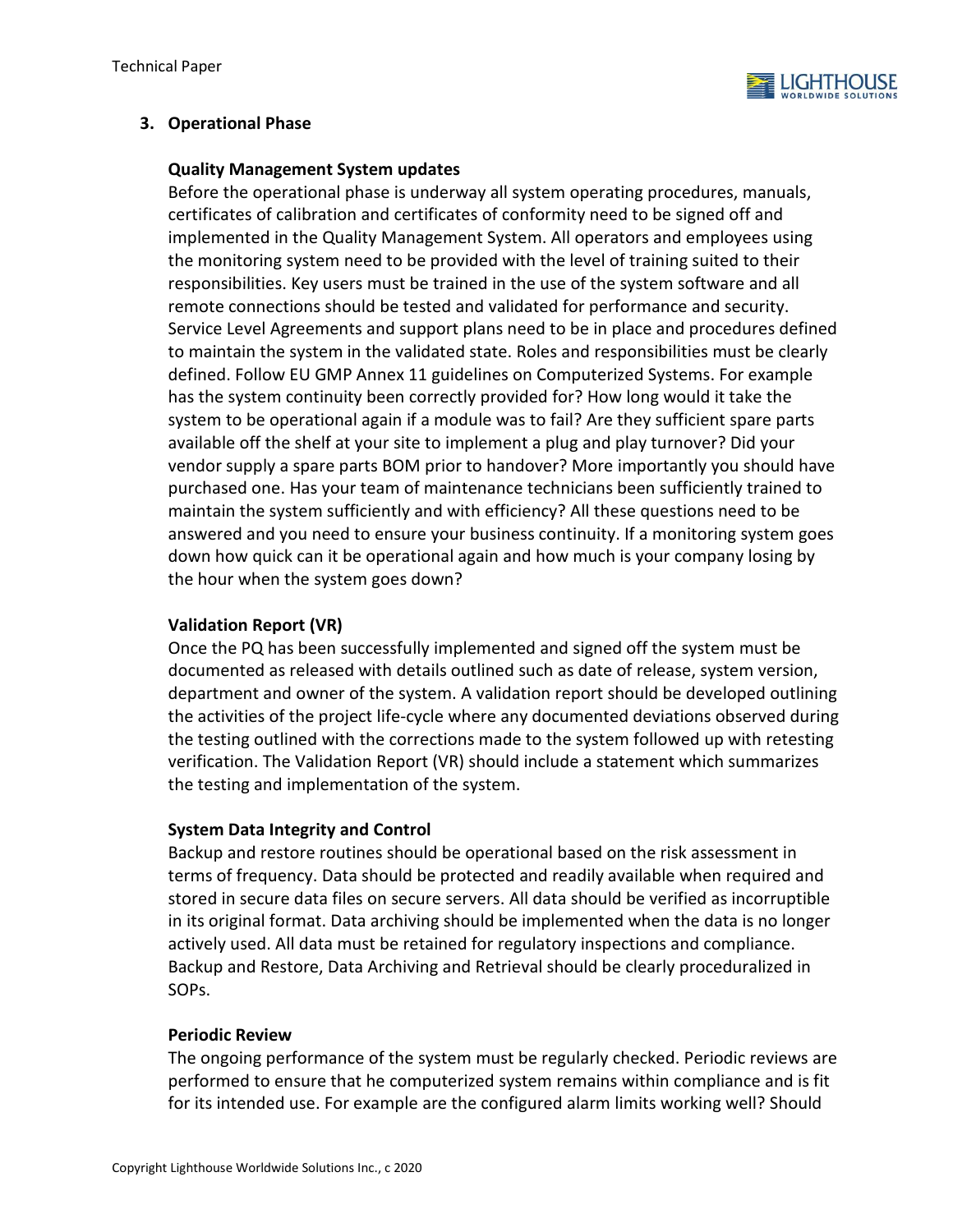

they be increased or decreased based on system performance? If so all configuration changes should follow a well-documented change control process.

## **Change Control Management**

Change control should be implemented throughout the whole system process from Concept, Project, Operational and Retirement phases. The change management process defines the requirements for assessing, documenting and managing changes to ensure systems remain in a validated state and applies to software, hardware, configuration data and documentation.

The process requires all planned and unplanned changes to be planned, assessed, executed and closed in a controlled and compliant manner. Project change control is used to manage changes made to any approved primary design documents, project scope changes or changes that will have an effect on product quality, patient safety, data integrity, project cost or schedule.

Incident management and any system deviations for the entire system lifecycle also need to be managed for any incidents that may affect the quality of system data. Incident logs should be maintained and be managed effectively. All deviations must be investigated and root causes and fixes identified and any changes to enable fixes must follow the change control process and be firstly tested to ensure the fix works and the fix does not affect any other part of the system. Any changes to the system must also be reflected in the system documentation. Configuration documents need to be updated and revised and put through the QMS. System access and security management needs to be retested after any changes made. A risk assessment of any changes will need to be developed and define what parts of the system require revalidation due to the changes made.

#### **4. Retirement Phase**

#### **Decommissioning**

A decommissioning plan must be prepared for systems that are to be retired from operational service so that the process is documented and controlled. Consideration must be taken into account with regards to the archiving of data and records retention requirements, along with any hardware disposal. If the system is to be replaced and upgraded with a more modern system then careful consideration should be taken for the transition of the new system and the business continuity impact.